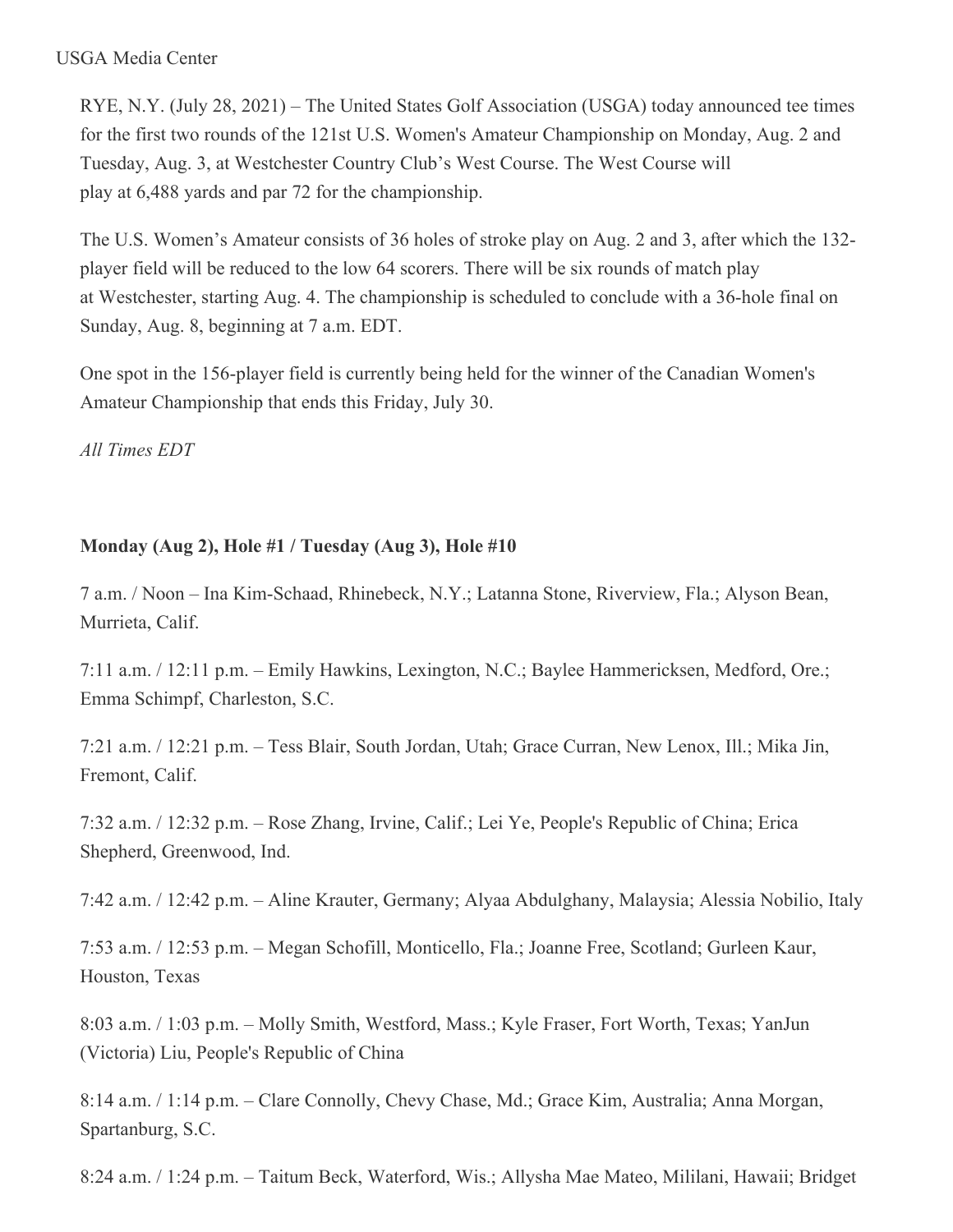Ma, Windermere, Fla.

8:35 a.m. / 1:35 p.m. – Faith Kilgore, Wimberley, Texas; Kathryn Carson, Mooresville, N.C.; Jiayi Wang, People's Republic of China

8:45 a.m. / 1:45 p.m. – Megha Ganne, Holmdel, N.J.; Tsubasa Kajitani, Japan; Rachel Heck, Memphis, Tenn.

8:56 a.m. / 1:56 p.m. – Kaleigh Telfer, South Africa; Jasmine Koo, Cerritos, Calif.; Maisie Filler, Palm Beach Gardens, Fla.

9:06 a.m. / 2:06 p.m. – Riley Hamilton, Reidsville, N.C.; Tomi Arejola, Philippines; Caroline Craig, Sautee Nacoochee, Ga.

### **Monday (Aug 2), Hole #10 / Tuesday (Aug 3), Hole #1**

7 a.m. / Noon – Kelly Sim, Edgewater, N.J.; Alexandra Swayne, Virgin Islands US; Katelyn Vo, San Jose, Calif.

7:11 a.m. / 12:11 p.m. – Savannah Barber, Fort Worth, Texas; Ellie Slama, Salem, Ore.; Rachel Kuehn, Asheville, N.C.

7:21 a.m. / 12:21 p.m. – Claire Choi, Honolulu, Hawaii; Auston Kim, St. Augustine, Fla.; Tsai-Ching Tseng, Chinese Taipei

7:32 a.m. / 12:32 p.m. – Vanessa Zhang, Canada; Hailey Borja, Lake Forest, Calif.; Cassie Kim, Yakima, Wash.

7:42 a.m. / 12:42 p.m. – Bowen Lan, People's Republic of China; Michelle Liu, Canada; Jenny Bae, Suwanee, Ga.

7:53 a.m. / 12:53 p.m. – Ting-Hsuan Huang, Chinese Taipei; Hannah Holzmann, San Antonio, Texas; Kennedy Pedigo, Fort Worth, Texas

8:03 a.m. / 1:03 p.m. – Ryleigh Knaub, Winter Springs, Fla.; Sophie Stevens, Highland, Mich.; Hanna Harrison, Dallas, Texas

8:14 a.m. / 1:14 p.m. – Carolina Andrade, Colombia; Yilin (Angela) Liu, Irvine, Calif.; Sophie Linder, Carthage, Tenn.

8:24 a.m. / 1:24 p.m. – Emily Mahar, Australia; Emma Spitz, Austria; Grace Summerhays, Scottsdale, Ariz.

8:35 a.m. / 1:35 p.m. – Tyler Akabane, Honolulu, Hawaii; Jackie Rogowicz, Yardley, Pa.; Valeria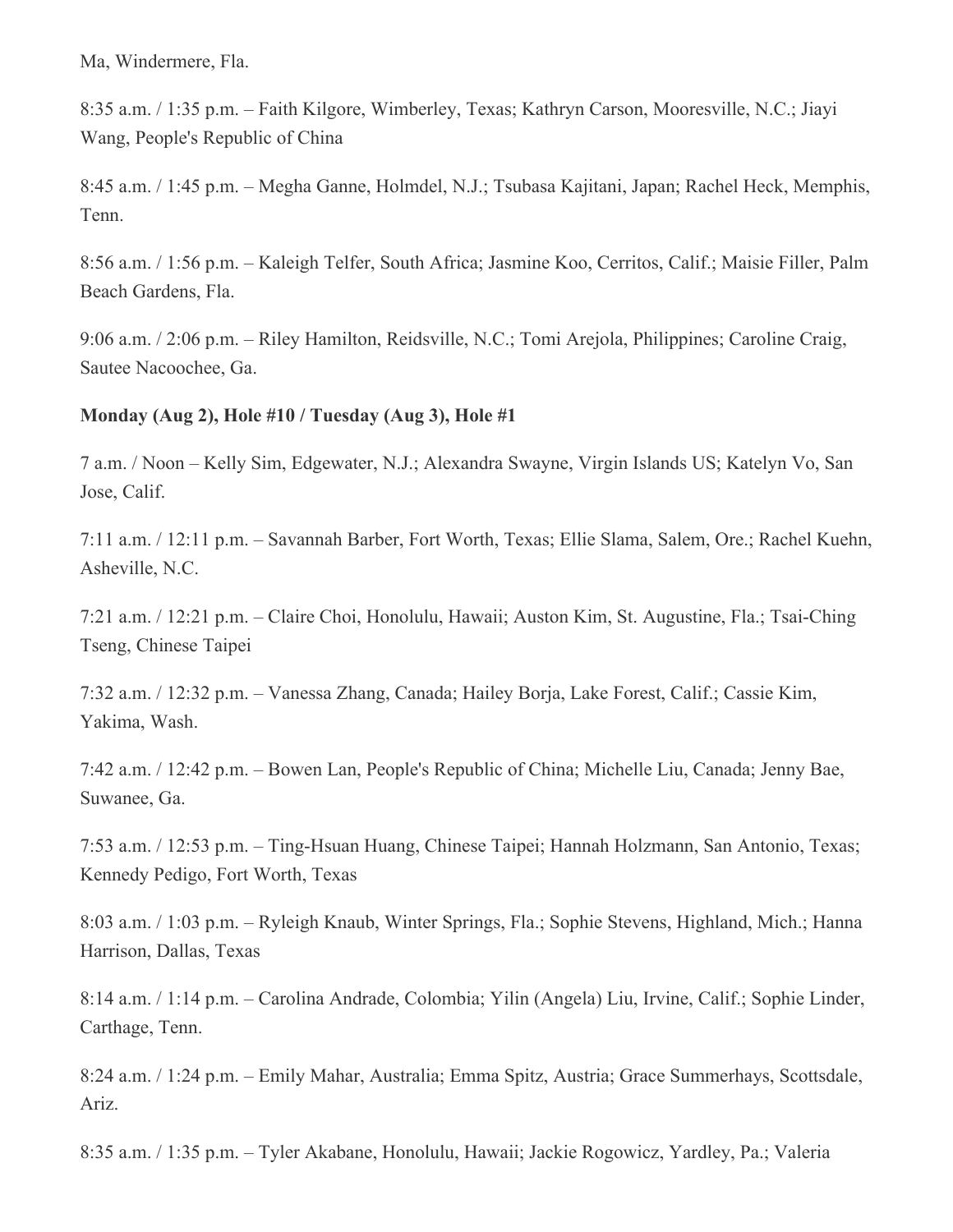8:45 a.m. / 1:45 p.m. – Shelby Brauckmuller, Auburndale, Fla.; Maddison Hinson-Tolchard, Australia; Laney Frye, Nicholasville, Ky.

8:56 a.m. / 1:56 p.m. – Jasmine Ly, Canada; Brooke Seay, San Diego, Calif.; Katie Cranston, Canada

9:06 a.m. / 2:06 p.m. – Valentina Rossi, Argentina; Jensen Castle, West Columbia, S.C.; Samantha Yao, Berwyn, Pa.

# **Monday (Aug 2), Hole #1 / Tuesday (Aug 3), Hole #10**

Noon / 7 a.m. – Jordan Karrh, Frisco, Texas; Rianne Mikhaela Malixi, Philippines; Elle Nachmann, Boca Raton, Fla.

12:11 p.m. / 7:11 a.m. – Katherine Schuster, Outer Banks, N.C.; Myah McDonald, Kaneohe, Hawaii; Cailyn Henderson, Carmel, Ind.

12:21 p.m. / 7:21 a.m. – Angelina Tolentino, Mount Laurel, N.J.; Taylor Zeng, Windermere, Fla.; Hanako Kawasaki, Vietnam

12:32 p.m. / 7:32 a.m. – Morgan Baxendale, Windermere, Fla.; Cory Lopez, Mexico; Ho Yu An, Los Angeles, Calif.

12:42 p.m. / 7:42 a.m. – Lauren Hartlage, Elizabethtown, Ky.; Kayla Holden, Coral Springs, Fla.; Yunxuan Zhang, People's Republic of China

12:53 p.m. / 7:53 a.m. – TBD; Hailey Schalk, Erie, Colo.; Tracy Lee, Republic of Korea

1:03 p.m. / 8:03 a.m. – Emilia Migliaccio, Cary, N.C.; Brooke Matthews, Rogers, Ark.; Kennedy Swann, Austin, Texas

1:14 p.m. / 8:14 a.m. – Lara Tennant, Portland, Ore.; Alexa Saldana, Mexico; Bailey Davis, White Plains, Md.

1:24 p.m. / 8:24 a.m. – Jackie Lucena, Chico, Calif.; Emily Odwin, Barbados; Cathy Zhang, San Ramon, Calif.

1:35 p.m. / 8:35 a.m. – Hailey Jones, Dallas, Texas; Sophie (Yixian) Guo, People's Republic of China; Marissa Wenzler, Dayton, Ohio

1:45 p.m. / 8:45 a.m. – Emerson Blair, West Point, Miss.; Darcy Habgood, Australia; Vanessa Ho, San Diego, Calif.

1:56 p.m. / 8:56 a.m. – Elise Parel, Kingwood, Texas; Blair Stockett, Jackson, Miss.; Kailie Vongsaga,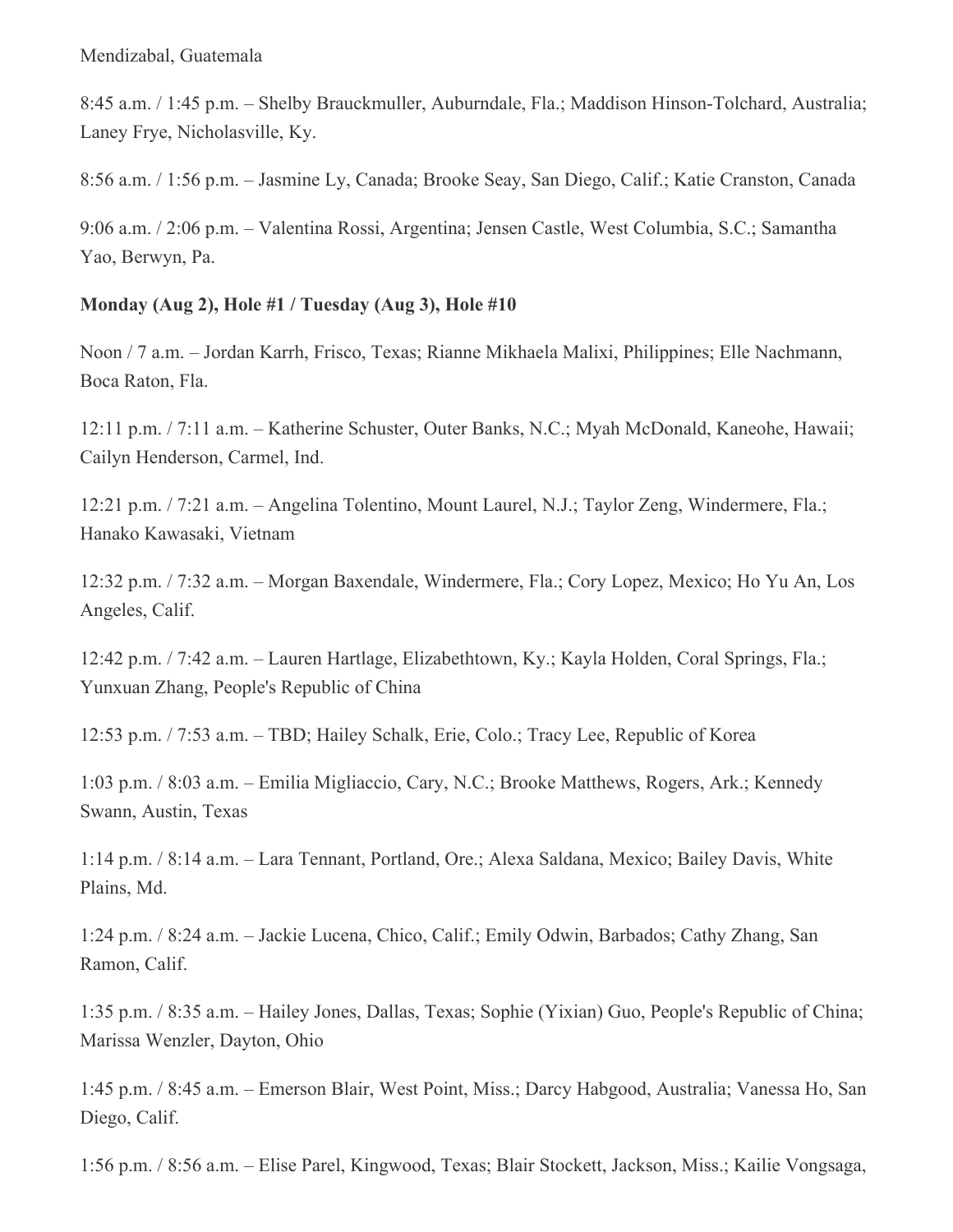Diamond Bar, Calif.

2:06 p.m. / 9:06 a.m. – Celeste Dao, Canada; Karen Tsuru, Carlsbad, Calif.; Caroline Smith, Inverness, Ill.

### **Monday (Aug 2), Hole #10 / Tuesday (Aug 3), Hole #1**

Noon / 7 a.m. – Emma McMyler, San Antonio, Texas; Caroline Canales, Calabasas, Calif.; Lauren Miller, Niceville, Fla.

12:11 p.m. / 7:11 a.m. – Linda Wang, Plainview, N.Y.; Audrey Tan, Malaysia; Delaney Martin, Boerne, Texas

12:21 p.m. / 7:21 a.m. – Christina Carroll, Bear, Del.; Kacey Walker, Canada; Abigail Herrmann, Pensacola, Fla.

12:32 p.m. / 7:32 a.m. – Bibilani Liu, Cupertino, Calif.; Kynadie Adams, Nashville, Tenn.; Suthavee Chanachai, Thailand

12:42 p.m. / 7:42 a.m. – Han-Hsuan Yu, Chinese Taipei; Julia Gregg, Farmers Branch, Texas; Kamille Dimayuga, Buena Park, Calif.

12:53 p.m. / 7:53 a.m. – Lauren Freyvogel, Gibsonia, Pa.; Courtney Dow, Frisco, Texas; Malia Nam, Kailua, Hawaii

1:03 p.m. / 8:03 a.m. – Makensie Toole, Australia; Kerstin Fotu, Alpine, Utah; Mary Kathryn Talledo, Spartanburg, S.C.

1:14 p.m. / 8:14 a.m. – Cara Heisterkamp, Westlake, Ohio; Mikayla Dubnik, Murrayville, Ga.; Alexis Phadungmartvorakul, Bakersfield, Calif.

1:24 p.m. / 8:24 a.m. – Brittany Shin, Cape Coral, Fla.; Lauren Gomez, Murrieta, Calif.; Kan Bunnabodee, Thailand

1:35 p.m. / 8:35 a.m. – Valery Plata, Colombia; Riley Smyth, Cary, N.C.; Yu-Chiang Hou, Chinese Taipei

1:45 p.m. / 8:45 a.m. – Lauren Kim, Canada; Sydney Hackett, Ashburn, Va.; Kimberly Shen, Johns Creek, Ga.

1:56 p.m. / 8:56 a.m. – Mckenna Montgomery, Chesterfield, Mo.; Isabelle Simpson, England; Lauren Peter, Carmel, N.Y.

2:06 p.m. / 9:06 a.m. – Marley Moncada, Tucson, Ariz.; Huai-Chien Hsu, Chinese Taipei; Mychael O'Berry, Hoover, Ala.